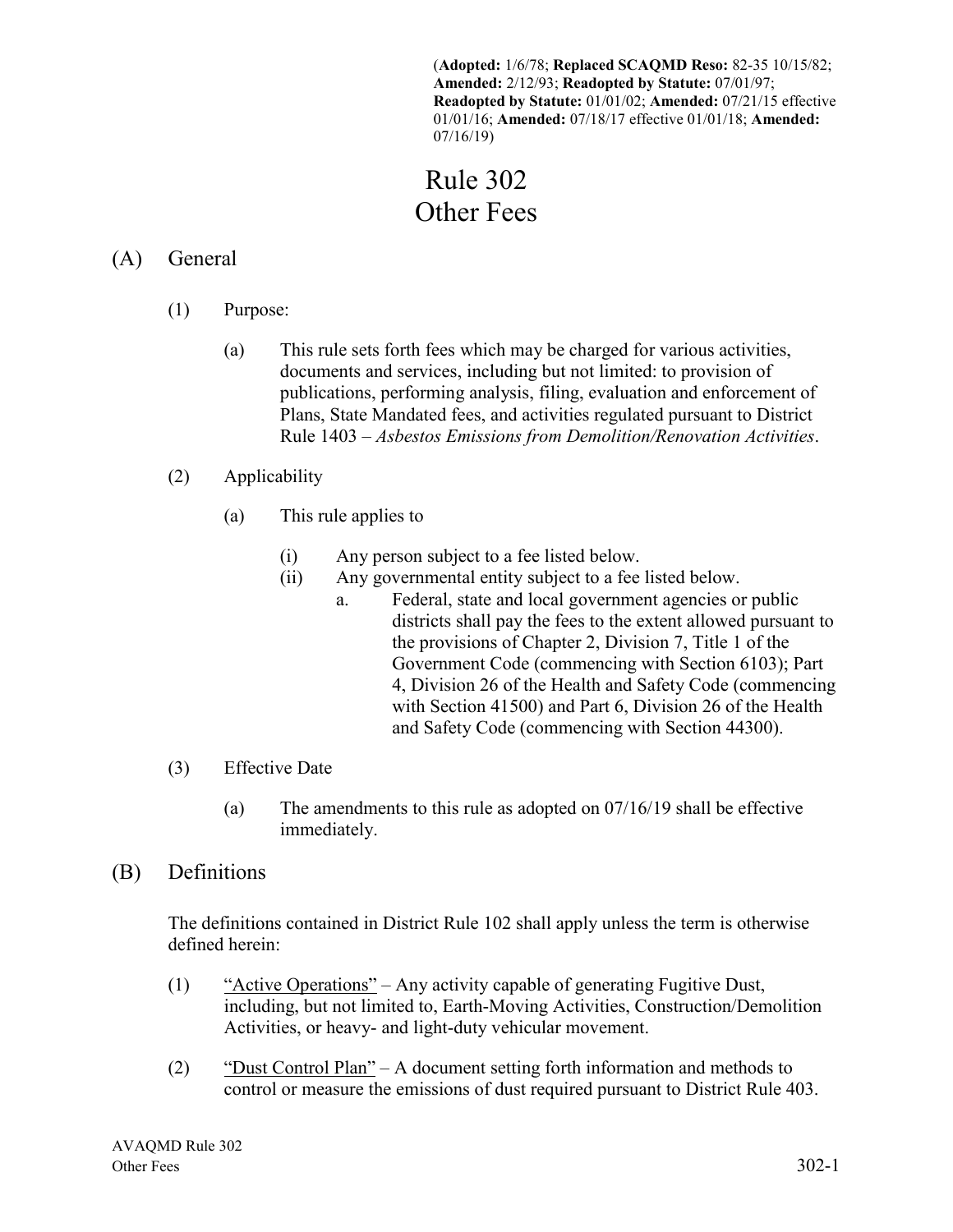- (3) "Plan" A document to be submitted to the District by District Rule or Regulation; or State or Federal law or regulation, providing a description or procedures necessary to accomplish the particular objective and containing those items set forth in the underlying requirement.
- (4) "Source Test Protocol" a test work Plan or protocol includes a process description, field sampling methods, analytical test methods, test schedules, equipment calibration and a results presentation format used to determine the type and quantity of pollutants emitted from sources by sampling the effluent stream.
- (5) "Source Test Report" a document that provides the analytical results from an emission source test used to determine the type and quantity of pollutants emitted from sources by sampling the effluent stream. The report should contain an executive summary, field sampling methods, analytical test methods, equipment calibration and a results presentation to determine the type and quantity of pollutants emitted from sources by sampling the effluent stream.
- (C) Payments, Adjustments and Refunds
	- (1) Fees shall be paid when due as specified herein.
		- (a) Analysis Fees
			- (i) Analysis fees shall be invoiced as follows:
				- a. Directly by the entity retained by the District to perform the test and or analysis; or
				- b. By the District within thirty (30) days of receipt of an invoice by the District for testing and/or analysis services.
			- (ii) If invoiced by the District, the person ordered to provide the analysis or test by the Air Pollution Control Officer (APCO) will be notified by First Class mail, postage prepaid, of the amount to pay and the due date of the invoice.
			- (iii) A fee not paid within thirty (30) days of the due date of the invoice shall constitute grounds for the denial, revocation or suspension of all permits to operate at sources subject to permit requirements and shall constitute a violation of this Rule for any source, whether or not subject to permit requirements.
		- (b) Asbestos Fees
			- (i) Asbestos fees shall be paid with the written notice of intent to demolish, renovate or abate.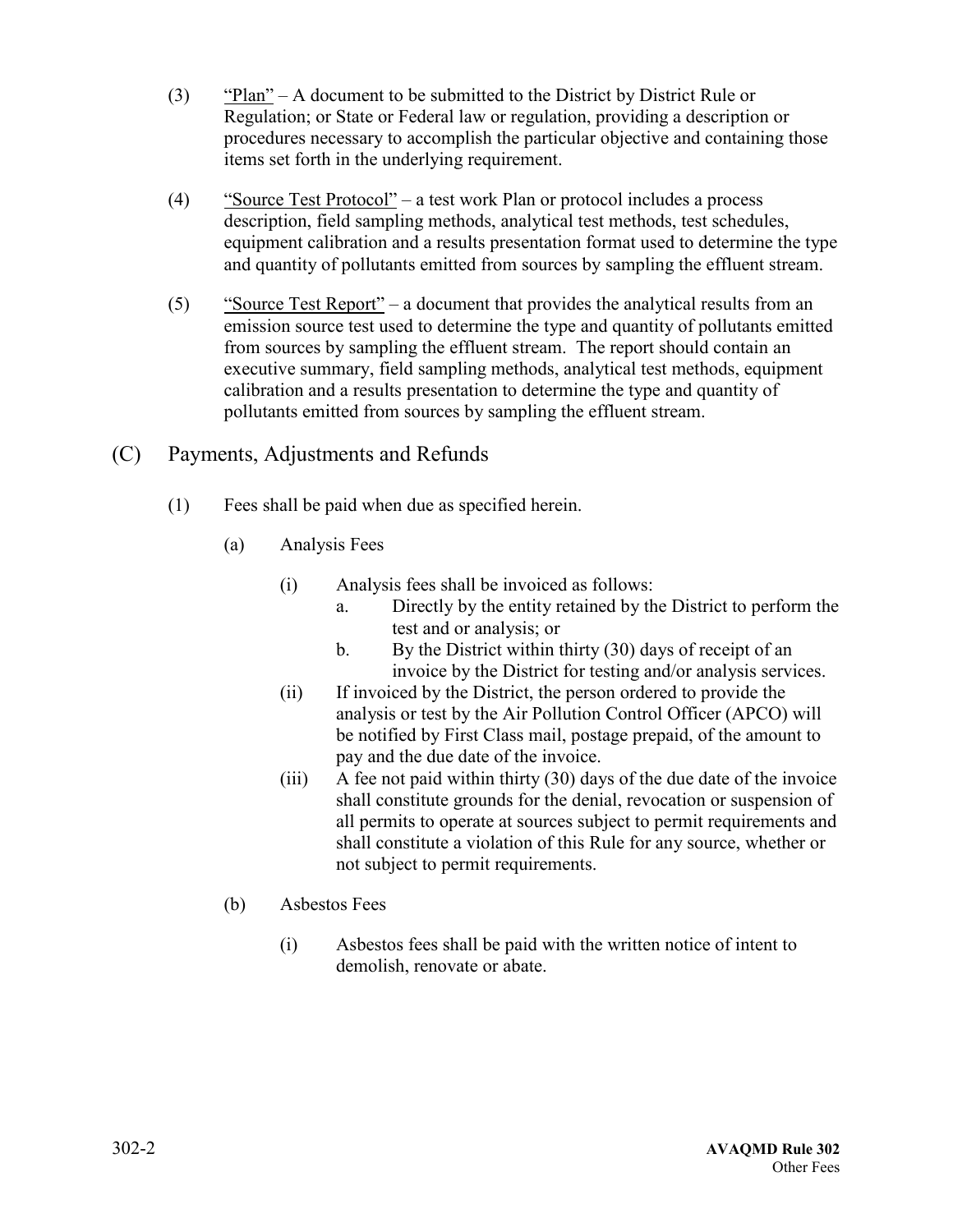- (c) Plan Fees
	- (i) Plan filing and evaluation fees shall be paid at the time of submission of the Plan.
	- (ii) If a Plan requires an annual renewal the District shall invoice the Plan renewal fee at least thirty (30) days prior to the expiration date of the Plan.
		- a. The invoice shall be sent via First Class mail, posted prepaid to the contact person indicated in the Plan.
		- b. Payment of annual review fee shall be due in thirty (30) days from the date of mailing.
	- (iii) A fee not paid within thirty (30) days of the due date of the invoice shall constitute grounds for the denial, revocation or suspension of the Plan and shall constitute a violation of this Rule for any source, whether or not subject to permit requirements.
- (d) Publication Fees
	- (i) Publication fees shall be paid prior to the delivery of the publication requested.
- (e) State Mandated Fees
	- (i) State mandated fees shall be due as specified in the regulation which imposes the mandate and allows the District to collect the state imposed fees for such mandate.
- (2) Credit Card Payments
	- (a) Fees may be paid by credit card directly from the District website.
	- (b) If any person wishes to pay using a credit card the person shall also pay any costs imposed by the company processing the credit card transaction.
- (3) Refunds
	- (a) Asbestos fees are non-refundable.
	- (b) The Plan filing and evaluation fee set forth in section  $(B)(1)$  is non-refundable.
- (4) Service Charge for Returned Checks
	- (a) Any person who submits a check to the District on insufficient funds or on instructions to stop payment on the check, absent an overcharge or other legal entitlement to withhold payment, shall be subject to a \$25.00 service charge.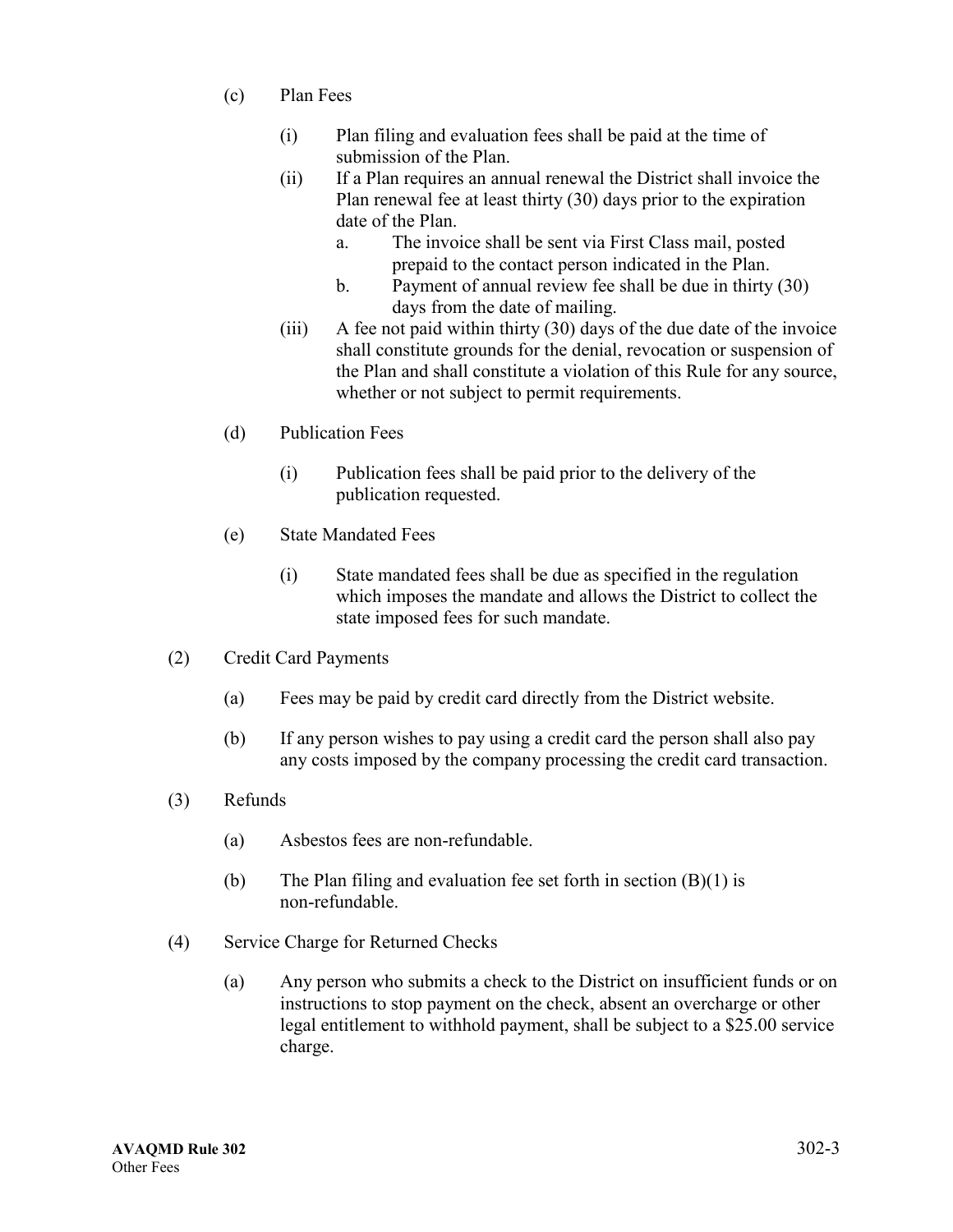- (D) Analysis Fees
	- (1) Any person ordered by the APCO to provide an analysis of materials used by or the determination of emissions from any source of air contaminants shall pay all direct costs associated with such tests as invoiced by the entity which is retained by the District or the owner/operator, to perform the tests.
	- (2) Data and sample collection methods, analysis methods and the qualifications of testing personnel or firms shall be determined by the APCO.
- (E) Asbestos Fees
	- (1) Any person who is required by District Rule 1403 *Asbestos Emissions from Demolition/Renovation Activities* to submit a written notice of intention to demolish shall pay, at the time of delivery of notification, a non-refundable fee of \$244.00.
	- (2) Any person who is required by District Rule 1403 *Asbestos Emissions from Demolition/Renovation Activities* to submit a written notice of intention to renovate or abate shall pay a non-refundable fee based upon the area to be renovated or abated:

| <b>Linear Feet</b> | <b>Square Feet</b> | <b>Cubic Feet</b> | Fee       |
|--------------------|--------------------|-------------------|-----------|
| $260 - 999$        | $100 - 999$        | $35 - 218$        | \$585.00  |
| $1,000 - 4,999$    | $1,000 - 4,999$    | 219-1094          | \$1167.00 |
| $5,000 - 9,999$    | $5,000 - 9,999$    | $1,095 - 2,188$   | \$1755.00 |
| $10,000$ or more   | $10,000$ or more   | $2,189$ or more   | \$2341.00 |

- (3) Expedited Handling Fee
	- (a) Any person subject to a fee pursuant to subsections  $(E)(1)$  or  $(2)$  above who submits the written notice of intention to demolish, renovate or abate and such notice is delivered or postmarked less than fourteen (14) calendar days before the project start date listed on the notification shall pay, in addition to the above fees, an expedited handling fee of \$75.00
- (4) Fee Calculation
	- (a) Fees are assessed on a per notification basis and multiple fees may apply.
	- (b) The total fee for any project shall be the sum of the applicable fees under subsection (1) and (2) above.
- (5) No notification shall be considered received pursuant to Rule 1403, unless it is accompanied by the required payment.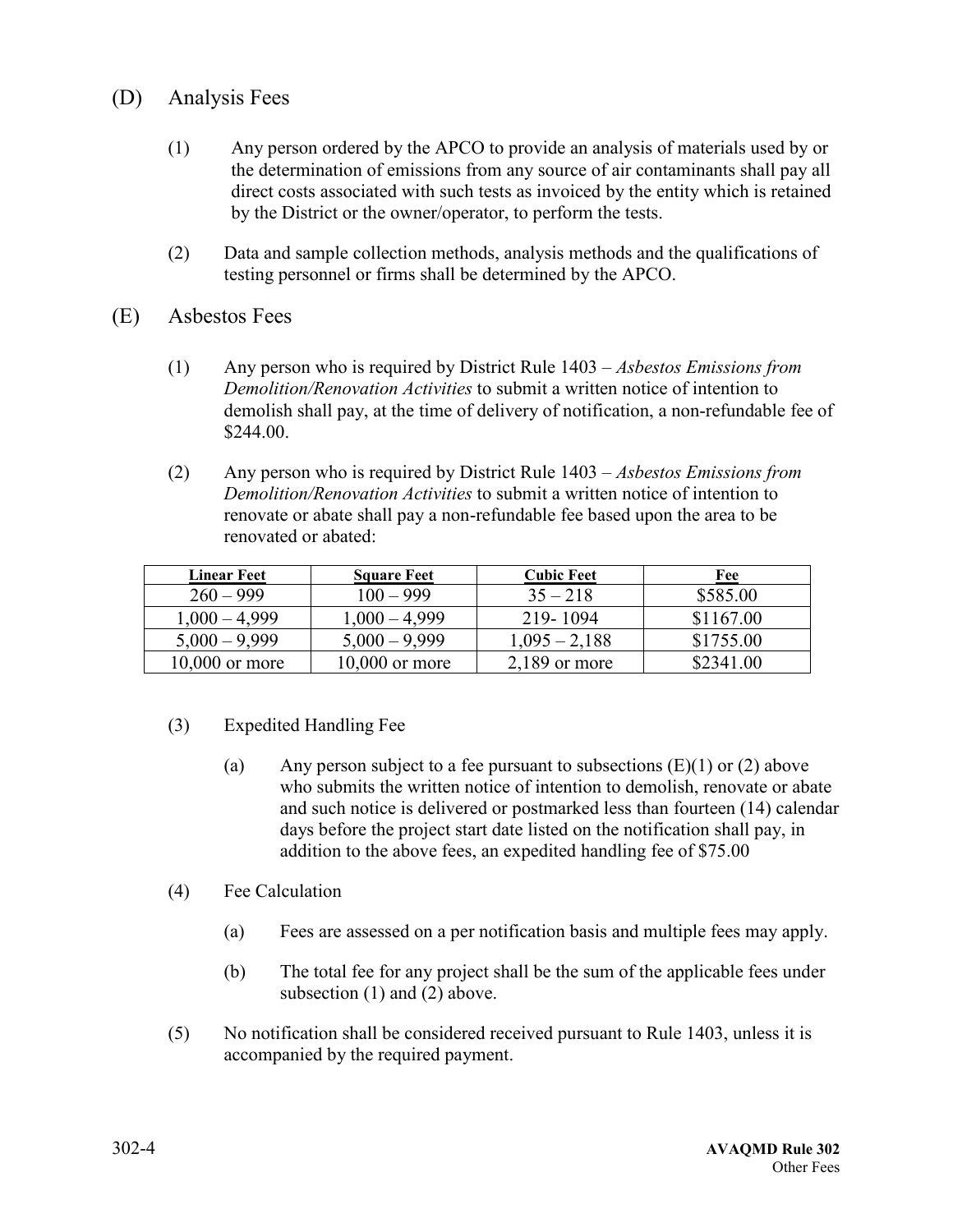### (F) Plan Fees

- (1) Dust Control Plans
	- (a) Any person who is required to submit a Dust Control Plan (DCP) pursuant to the provisions of District Rule 403 shall be assessed a Plan filing and evaluation fee of \$661.00.
		- (i) Upon termination of construction activities, if a site stability evaluation is performed pursuant to District Rule 403, the person holding the DCP may be assessed an inspection fee of \$287.00.
	- (b) Any Active Operation requiring a DCP shall resubmit the DCP annually pursuant to the provisions of District Rule  $403(D)(1)(i)$  as dust generating activities do not cease upon termination of construction activities. Such resubmission shall be assessed a Plan filing and evaluation fee of \$661.00*.*
		- (i) If a site inspection for compliance with the provisions of Rule 403 or the applicable DCP is performed, the person holding the DCP may be assessed an inspection fee of \$287.00.
- (2) Air Toxics Plans
	- (a) Any person filing a Health Risk Assessment or a Risk Reduction Audit Plan pursuant to the Air Toxic "Hot Spots" Information and Assessment Act as amended (California Health & Safety Code§§ 44300 et seq) shall be assessed a fee of \$489.00 for the District's evaluation of the Health Risk Assessment and Risk Reduction Audit Plans.
- (3) Other Plan Fees
	- (a) Source Test Protocol and Report Evaluation Fees
		- (i) Any person filing a Source Test Protocol with the District shall be assessed a fee of \$489.00 for the evaluation of the Protocol. There will be no additional fee charged for the evaluation of testing results.
	- (b) California Business & Professions Code Division 10 Compliance Plan (B&P Div. 10 Compliance Plan)
		- (i) Any operation regulated under Division 10 of the California Business & Professions Code shall file a B&P Div. 10 Compliance Plan no later than 10 days prior to the commencement of operations, within 10 days of any substantive change in the information provided in the B&P Div. 10 Compliance Plan and annually prior to the expiration date of the B&P Div. 10 Compliance Plan.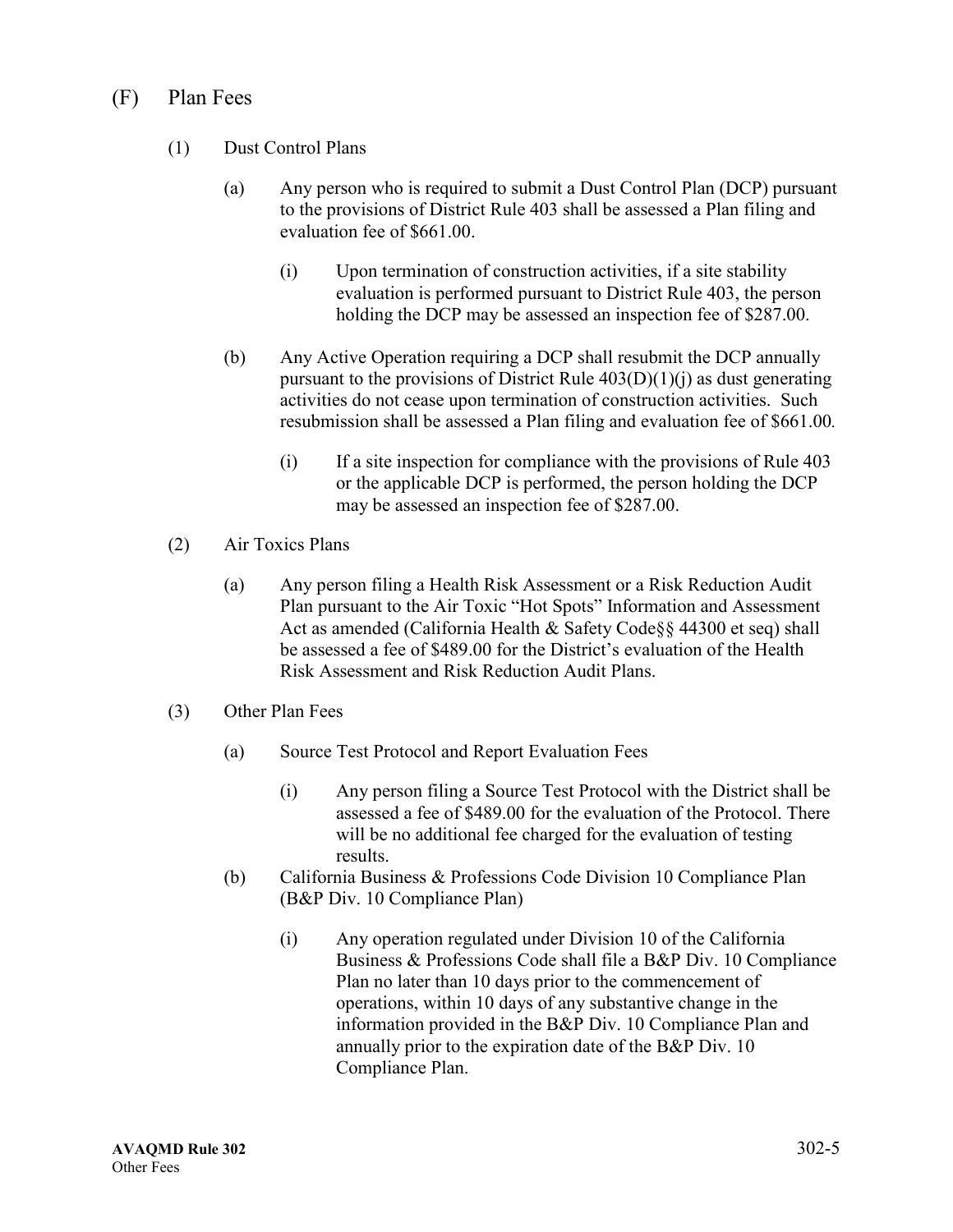- a. Such B&P Div. 10 Compliance Plan shall include information that is reasonably designed to ensure the ability to enforce provisions of Division 26 of the California Health & Safety Code and applicable District Rules and Regulations as specified on the most recent official B&P Div. 10 Compliance Plan form issued by the APCO.
- (ii) Any person filing a B&P Div. 10 Compliance Plan shall be assessed an annual Plan fee based on facility square footage, (less the square footage designated for common use area and processing area containing permitted equipment). The fee shall be \$0.16 cents per square foot.
	- a. If any of the square footage submitted on the Plan is constructed in a vertical configuration, the fee shall be determined based on the square footage multiplied by the number of layers/tiers in the configuration.
		- 1. Fees shall be submitted in conjunction with the submission of the Plan.
		- 2. Annual renewal fee shall be invoiced at least 30 days before the expiration date.

- (G) Publication Fees
	- (1) Any person receiving a publication for which a fee is charged shall be assessed the designated fee.
		- (a) The Air Pollution Control Officer (APCO) shall designate those publications, including information circulars, reports of technical work, or other reports, prepared by the District for which a fee shall be charged.
		- (b) Such fee shall be established by the APCO in a sum not to exceed the cost of preparation and distribution of such documents. Such fees shall be deposited in the general funds of the District.
		- (c) Cities and counties shall be entitled to receive one copy of any District publication without charge.
	- (2) Nothing in this Rule shall be construed to limit the rights of any person, or of the District, pursuant to the California Public Records Act, Chapter 3.5, Division 7 of Title 1 (commencing with Section 6250) of the Government Code.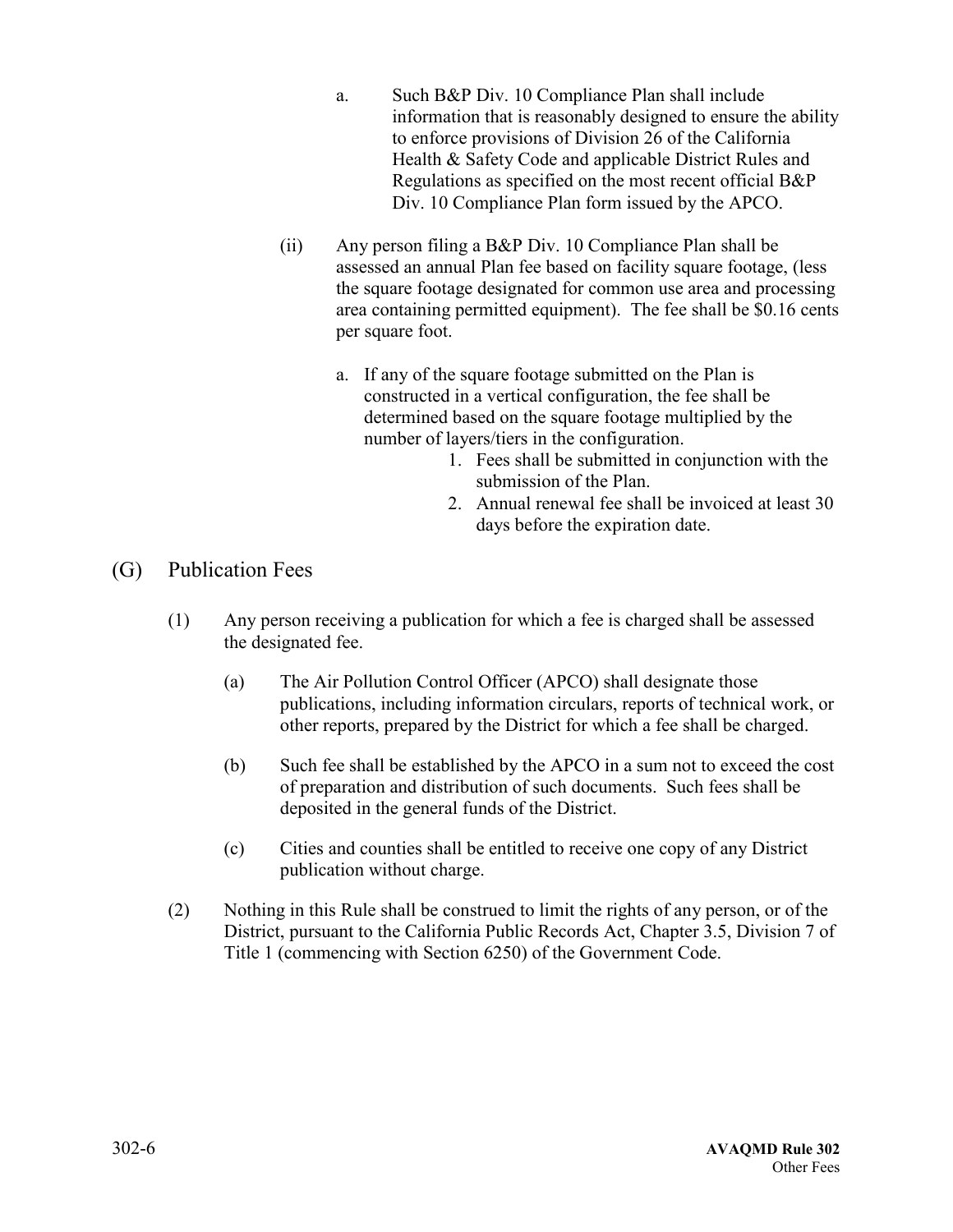#### (H) State Mandated Fees

- (1) Air Toxics "Hot Spots" Information and Assessment Fees.
	- (a) Any person subject to the provisions of the Air Toxics "Hot Spots" Information and Assessment Act as amended (California Health and Safety Code (H&SC) §§44300 et seq. and the regulations promulgated thereunder shall be assessed an annual fee for the various state level components required by the Act. The fee schedule is set by the California Air Resources Board (CARB) and authorizes collection of the fee by the District pursuant to the provisions of the adopting regulation.
- (2) Other State Mandated Fees
	- (a) Any person subject to the provisions of a State adopted regulation or rule that assesses a fee to cover District costs for implementing such regulation and authorizes the collection of the fee by the District shall be assessed such fee pursuant to the provisions of the adopting regulation.

[SIP: See AV Full SIP Table at https://avaqmd.ca.gov/rules-plans]